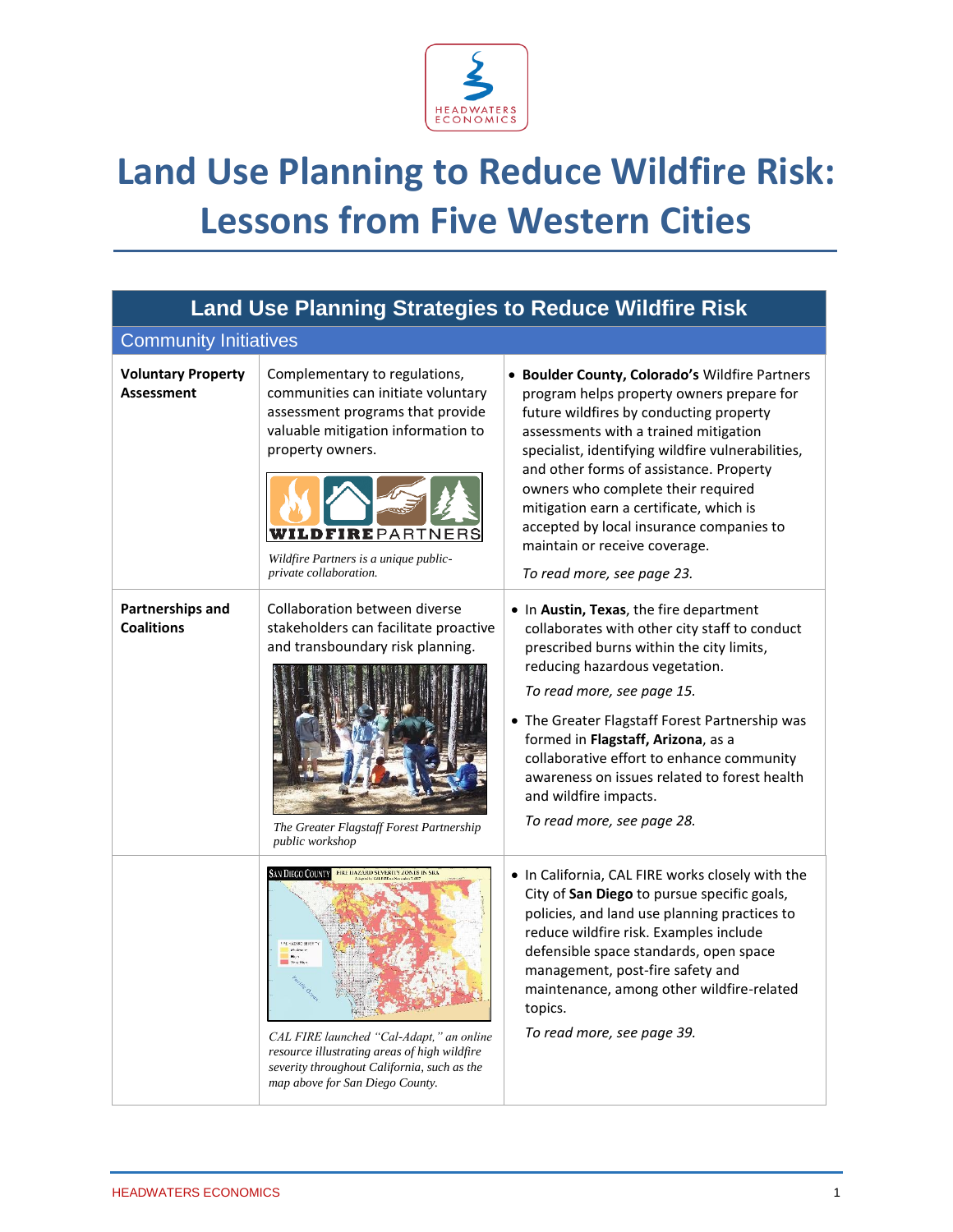## **Land Use Planning to Reduce Wildfire Risk: Lessons from Five Westerns Cities**

## Land Use Regulations and Building Codes (Cont.)

| <b>Overlay Zoning</b>                                | Overlay zoning provides a set of<br>standards that apply to properties<br>within a defined area, often<br>superseding the underlying base<br>standards of a given zoning district.                                                                                  | • To avoid potential conflicts between resource<br>protection (e.g. tree preservation) and<br>hazardous fire-prone vegetation, the City of<br>Flagstaff, Arizona prioritized within its<br>regulatory and planning documents that<br>Flagstaff's Wildland-Urban Interface (WUI)<br>code applies before the application of<br>resource protection standards within their<br>Resource Protection Overlay Zone. This<br>ensures that all future developments<br>appropriately reduce wildfire risk prior to the<br>development application process.<br>To read more, see page 32. |
|------------------------------------------------------|---------------------------------------------------------------------------------------------------------------------------------------------------------------------------------------------------------------------------------------------------------------------|--------------------------------------------------------------------------------------------------------------------------------------------------------------------------------------------------------------------------------------------------------------------------------------------------------------------------------------------------------------------------------------------------------------------------------------------------------------------------------------------------------------------------------------------------------------------------------|
|                                                      | Santa Fe's escarpment area is protected<br>by an overlay district.                                                                                                                                                                                                  | • The escarpment area in Santa Fe, New<br>Mexico is covered by an overlay district<br>aimed at protecting viewsheds and the<br>foothills. Development within the overlay<br>district is subject to heightened development<br>regulations and landscape wildfire mitigation<br>compliance measures.<br>To read more, see page 45.                                                                                                                                                                                                                                               |
| <b>Site Plan Review</b><br><b>Procedures</b>         | Wildfire mitigation can be<br>incorporated into site plan review<br>procedures to ensure safe<br>development within the WUI.<br>To mitigate wildfire risk within the WUI,<br>Boulder, CO has integrated wildfire protection<br>into the development review process. | . In Boulder, Colorado, a site plan can be<br>requested with each submitted development<br>proposal prior to a building permit being<br>issued-allowing for added wildfire mitigation<br>measures, such as defensible space<br>standards, adequate water supply, and<br>multiple entry/egress options.<br>To read more, see page 22.                                                                                                                                                                                                                                           |
| <b>Site Plan Review</b><br><b>Procedures (Cont.)</b> | The 2011 Pinnacle Fire in Austin, TX<br>destroyed 10 homes and threatened<br>dozens of more structures situated within<br>the city's WUI.                                                                                                                           | • The City of Austin, Texas, works closely with<br>Travis County in a joint design review process<br>for proposed developments, ensuring that the<br>city inherits a better planned WUI for wildfire<br>mitigation.<br>To read more, see page 13.                                                                                                                                                                                                                                                                                                                              |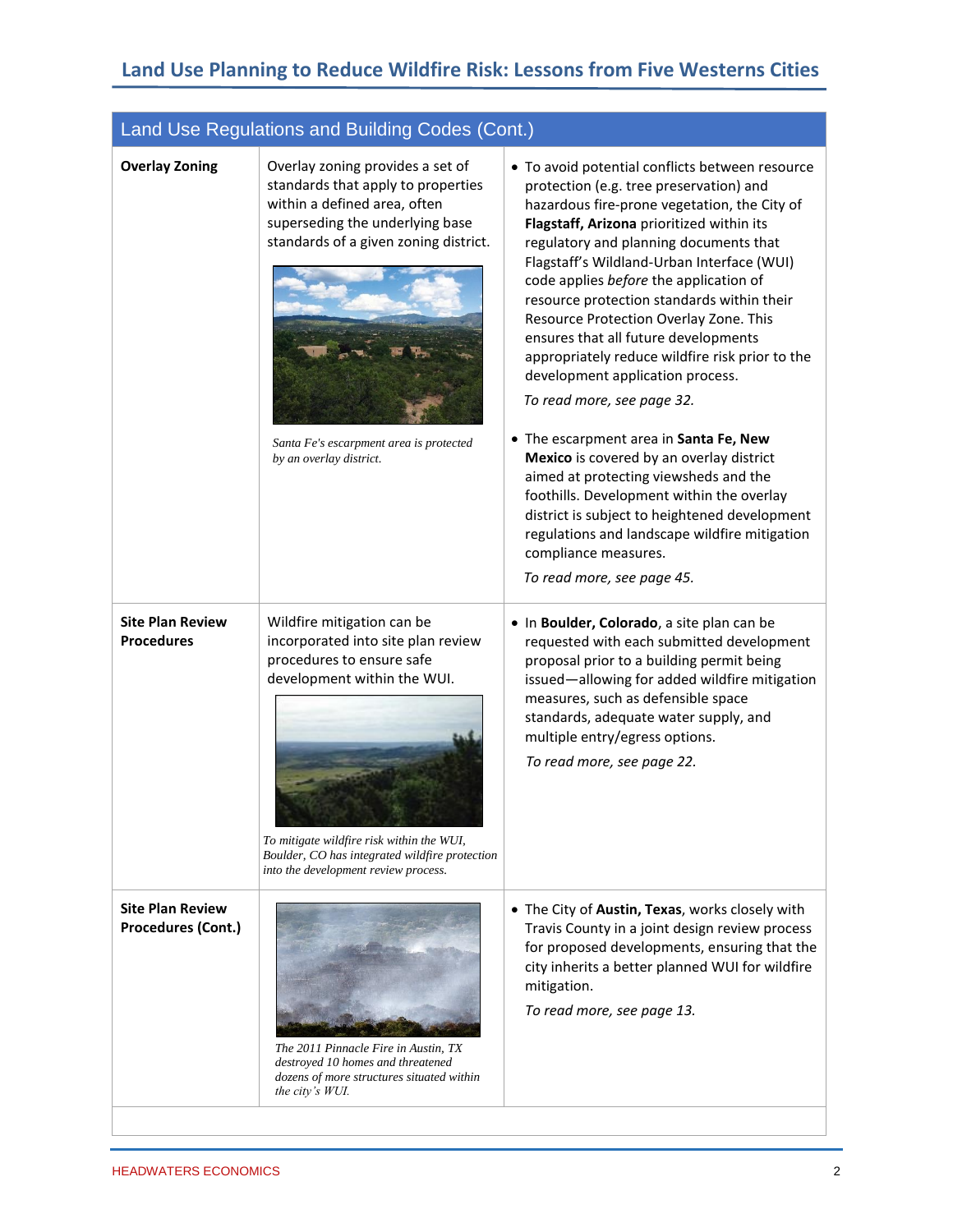| Land Use Regulations and Building Codes (Cont.) |                                                                                                                                                                                                                                                                                               |                                                                                                                                                                                                                                                                                                                                                                                                                                                                                        |  |
|-------------------------------------------------|-----------------------------------------------------------------------------------------------------------------------------------------------------------------------------------------------------------------------------------------------------------------------------------------------|----------------------------------------------------------------------------------------------------------------------------------------------------------------------------------------------------------------------------------------------------------------------------------------------------------------------------------------------------------------------------------------------------------------------------------------------------------------------------------------|--|
| <b>Development</b><br><b>Standards</b>          | Development standards are the<br>section of land use regulations that<br>generally determine the quality of<br>development. For wildfire, these<br>can include specific requirements<br>for adequate water supply,<br>defensible space, resource<br>protection, and ongoing<br>maintenance.   | • Austin, Texas is undergoing an initiative<br>called CodeNEXT, which promotes compact<br>development by directing new growth to<br>existing areas rather than on "greenfield"<br>sites.<br>To read more, see page 15.<br>• Development requirements for fire protection<br>are part of the Boulder County, Colorado<br>Land Use Code which requires appropriate<br>water systems and other risk measures for<br>homes rated high for wildfire exposure.<br>To read more, see page 22. |  |
| Subdivision<br><b>Regulations</b>               | Subdivision regulations determine<br>how lots are created and divided,<br>as well as site layout standards for<br>new developments. Related to<br>wildfire, subdivision review can<br>include components such as<br>adequate access, water supply, and<br>other wildfire mitigation features. | • The City of San Diego, California enforces a<br>comprehensive brush management policy for<br>any property containing a habitable structure<br>and native vegetation. Homes that do not<br>comply with the multiple-zone management<br>requirements are billed the amount it costs to<br>hire a private contractor to complete the<br>brush thinning.<br>To read more, see page 38.                                                                                                   |  |
| Wildland-Urban<br>Interface (WUI)<br>Code       | WUI codes provide a set of wildfire<br>mitigation development standards,<br>including structure density and<br>location, building materials, and<br>other fire protection requirements.<br>Flagstaff, Arizona's WUI code requires<br>removal of snags and other potential<br>hazard trees.    | . Well in advance of adopting a WUI code, the<br>City of Flagstaff, Arizona required hazard<br>mitigation on all properties prior to<br>development, such as requiring non-<br>combustible roof coverings. The early<br>regulations laid the groundwork for the more<br>stringent wildfire risk reduction measures<br>outlined in the official WUI code.<br>To read more, see page 31.                                                                                                 |  |
| <b>Planning Policies</b>                        |                                                                                                                                                                                                                                                                                               |                                                                                                                                                                                                                                                                                                                                                                                                                                                                                        |  |
| Comprehensive<br>Plan                           | Wildfire mitigation can be<br>integrated into comprehensive<br>plans, which are overarching policy<br>documents that provide guidance<br>for future land use decisions at the<br>local level.                                                                                                 | . In updating its Comprehensive Plan, Boulder,<br>Colorado addressed several different policies<br>for wildfire risk reduction and dedicated an<br>entire chapter to the hazards posed by<br>wildfire.<br>To read more, see page 21.                                                                                                                                                                                                                                                   |  |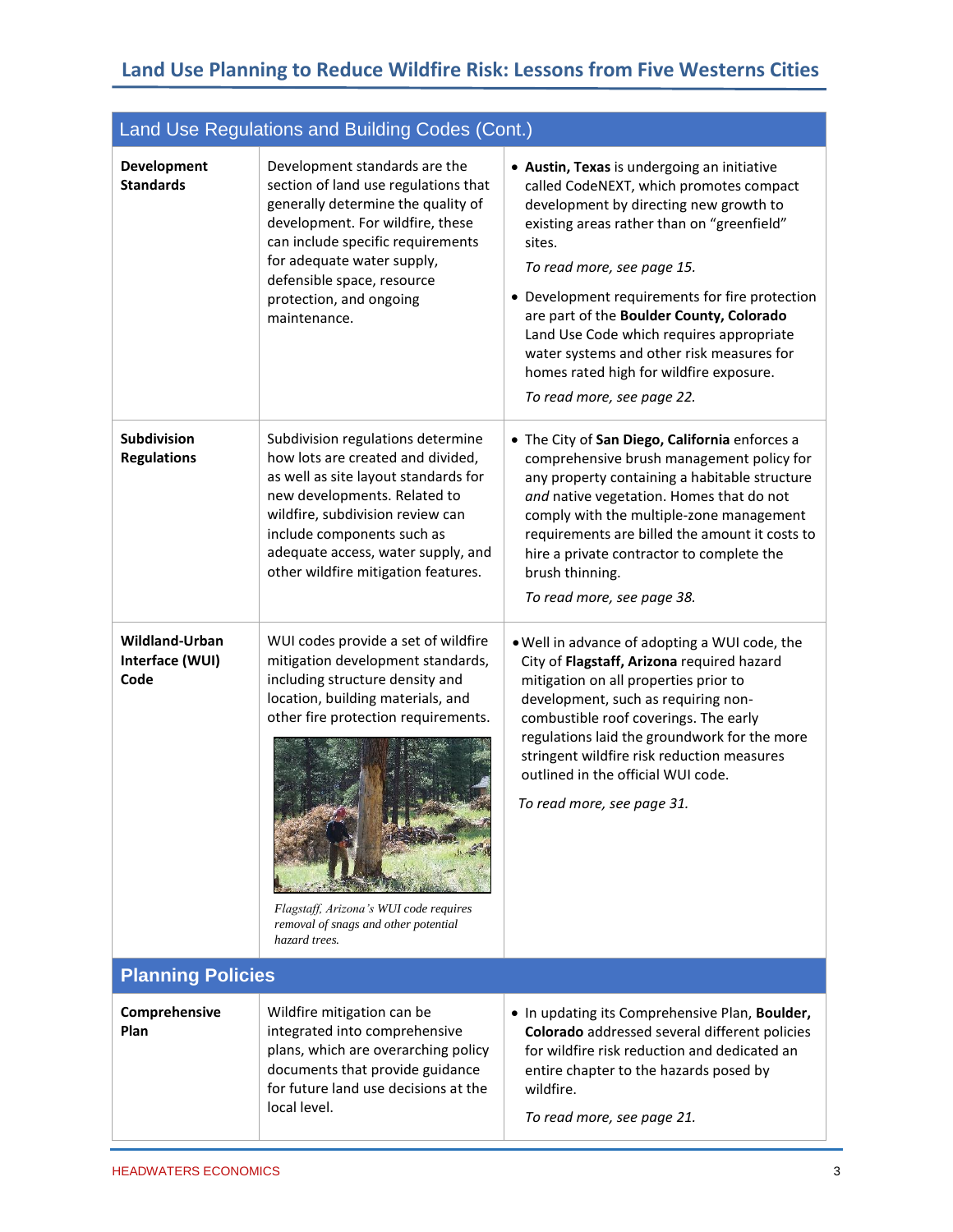## **Land Use Planning to Reduce Wildfire Risk: Lessons from Five Westerns Cities**

| <b>Planning Policies (Cont.)</b>                       |                                                                                                                                                                                                                                                                                                                                               |                                                                                                                                                                                                                                                                                                                                                                                                                                                                                                                                                                                                                                                                              |  |  |
|--------------------------------------------------------|-----------------------------------------------------------------------------------------------------------------------------------------------------------------------------------------------------------------------------------------------------------------------------------------------------------------------------------------------|------------------------------------------------------------------------------------------------------------------------------------------------------------------------------------------------------------------------------------------------------------------------------------------------------------------------------------------------------------------------------------------------------------------------------------------------------------------------------------------------------------------------------------------------------------------------------------------------------------------------------------------------------------------------------|--|--|
| Community<br><b>Wildfire Protection</b><br>Plan (CWPP) | CWPP's are local plans designed to<br>specifically address a community's<br>unique conditions, values, and<br>priorities related to wildfire risk<br>reduction and resilience. CWPPs<br>vary in scope, scale, and detail, but<br>there are minimum requirements<br>for their development and<br>adoption.                                     | • The City of Austin, Texas partnered with<br>Travis County to form the Austin Travis<br>County Wildfire Coalition. Their first major<br>undertaking was the development of a joint<br>city-county CWPP.<br>To read more, see page 13.<br>• The City of Boulder, Colorado extensively<br>collaborated with public and private<br>stakeholders in the development of its CWPP,<br>which includes 45 different maps, video links,<br>and resources for property owners regarding<br>wildfire risk reduction strategies.<br>To read more, see page 21.                                                                                                                          |  |  |
| <b>Hazard Mitigation</b><br>Plan                       | Hazard mitigation plans are local<br>plans that are often<br>multijurisdictional and identify risk,<br>vulnerability, and mitigation actions<br>for various natural hazards,<br>including wildfire.                                                                                                                                           | . In its Hazard Mitigation Plan, Boulder,<br>Colorado identified wildfire-related risks and<br>proposed actions to reduce these threats,<br>such as creating fuel breaks along roadways,<br>installing information kiosks and wildfire<br>danger signage, and ensuring sufficient water<br>supply to neighborhood hydrants.<br>To read more, see page 21.                                                                                                                                                                                                                                                                                                                    |  |  |
| <b>Planning for</b><br><b>Climate Change</b>           | In managing for climate change<br>impacts, including prolonged<br>droughts, variable precipitation<br>patterns, and other environmental<br>stresses, community officials can<br>identify key risks, implement<br>mitigation measures, and develop<br>approaches for long-term<br>adaptation to climate change.<br>San Diego, California's WUI | . In 2014, Austin, Texas adopted a Community<br>Climate Plan, providing guidance for the city<br>to achieve net-zero communitywide<br>greenhouse gas emissions by 2050.<br>To read more, see page 16.<br>• In recognizing the inevitable challenges<br>climate change poses, Boulder, Colorado<br>developed a Climate Change Preparedness<br>Plan and addressed the need to protect<br>crucial water supply infrastructure.<br>To read more, see page 24.<br>. In San Diego, California, the State of<br>California maintains Cal-Adapt, a website<br>providing updated climate data to help users<br>understand local climate change impacts.<br>To read more, see page 39. |  |  |